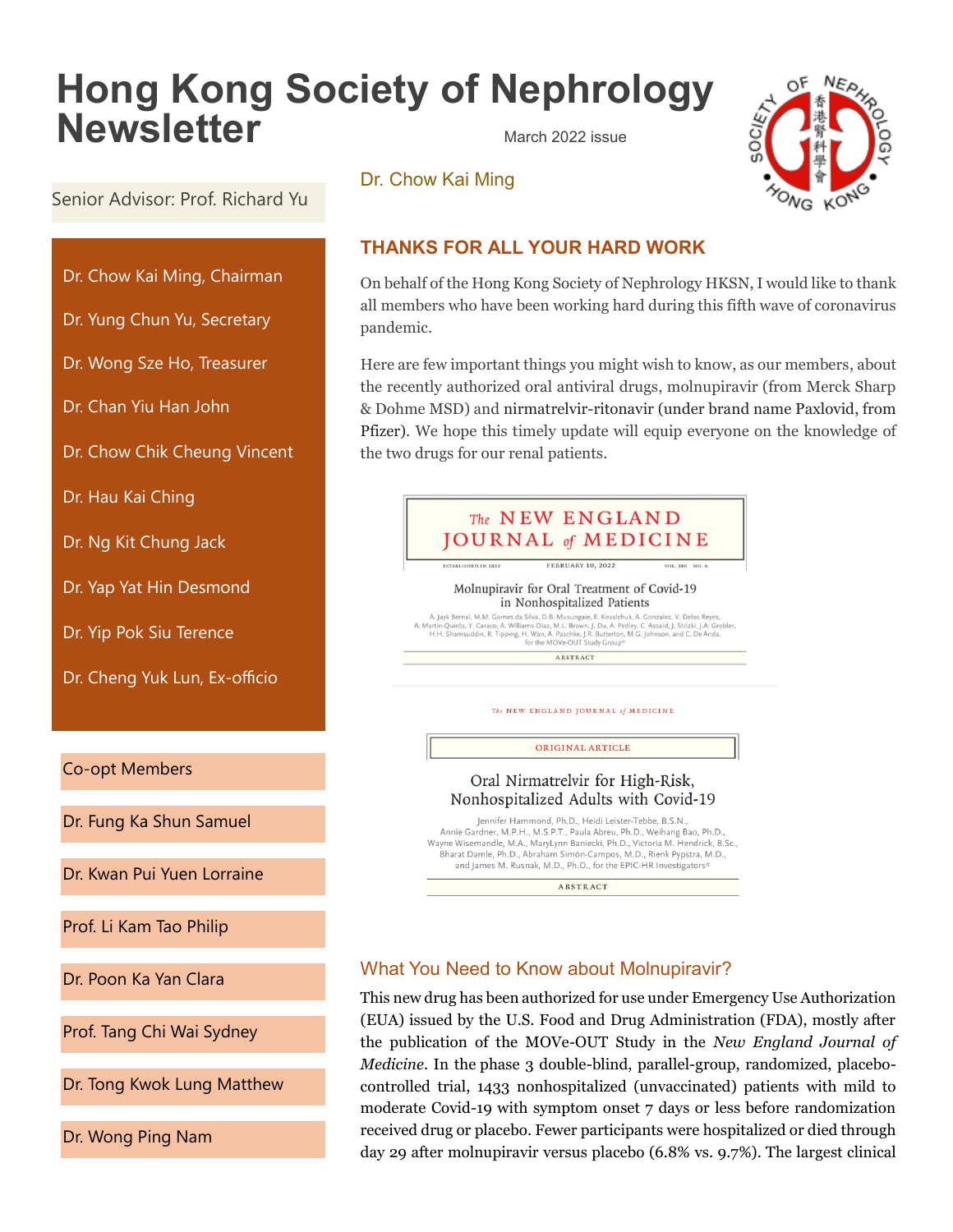benefit was seen for patients whose treatment began less than 5 days from symptom onset. Among the recruitment criteria for defining increased risk, obesity was the predominant one contributing to 74% of the trial participants; only 6% of them were listed as increased risk as a result of chronic kidney disease. The direction of the estimated treatment effect in the MOVe-OUT trial favored molnupiravir over placebo with respect to all risk factors, except diabetes mellitus.

#### **Q: How does molnupiravir work?**

A: This is a small-molecule ribonucleoside prodrug metabolized to the ribonucleoside analogue N-hydroxycytidine (NHC) which is subsequently phosphorylated to the pharmacologically active ribonucleoside triphosphate (NHC-TP), thereby inhibiting severe acute respiratory syndrome coronavirus 2 (SARS-CoV-2) replication by viral mutagenesis. In brief, the drug works by causing an accumulation of deleterious errors throughout the viral genome, ultimately rendering the virus noninfectious and unable to replicate.

### **Q: What should we instruct the patient (or nurses administering the drug) to take molnupiravir?**

A: The drug is available as 200 mg capsules; the recommended dose is four 200 mg capsules (800 mg) twice daily for 5 days. We should advice patients to take the oral capsules with or without food. The capsules should be swallowed whole with a glass of water and should not be crushed or chewed. If nasogastric tube administration is required, the capsules should be opened and transferred into preparation bottle. Add 40 mL water to the preparation bottle and shake the capsule contents and water for 3 minutes. Reconstituted solution should be administered as soon as possible (and not later than 2 hours after preparation).

#### **Q: Can we prescribe molnupiravir for patients with reduced kidney function or on dialysis?** A: Yes, we can. The drug does not require dose adjustment for kidney function.

### What You Need to Know about Paxlovid?

This drug is a combination of oral protease inhibitors, nirmatrelvir and ritonavir. The best evidence for this drug comes from the publication of the EPIC-HR (Evaluation of Protease Inhibition for Covid-19 in High-Risk Patients) trial in the *New England Journal of Medicine*. In the double-blind, placebo-controlled study of 2246 nonhospitalized (unvaccinated) symptomatic patients, there was an 88.9% relative risk reduction in Covid-19–related hospitalization or death from any cause by day 28 among adults at high risk for progression to severe disease who were commenced treatment within 3 days after symptom onset (and 87.8% relative risk reduction if within 5 days). There were no deaths in the group receiving nirmatrelvir plus ritonavir, versus 13 deaths in the placebo group.

### **Q: Can we prescribe Paxlovid for patients with reduced kidney function or on dialysis?**

A: We need to be cautious, and should avoid the drug if the patient has glomerular filtration rate lower than 30 ml/min (or severe hepatic impairment such as Child-Pugh class C). The drug consists of 300 mg nirmatrelvir (two 150 mg tablets) with one 100 mg ritonavir tablet, to be taken together orally twice daily for 5 days. In case our patient has stage 3 chronic kidney disease (glomerular filtration rate between 30 and 60 ml/min), the dose is one 150 mg nirmatrelvir tablet and one 100 mg ritonavir tablet taken together twice daily for five days.

### **Q: Can we prescribe Paxlovid for patients who have kidney transplantation?**

A: We need to be extremely cautious, although transplant recipients belong to the category of patients at high risk of Covid-19 disease. The major concern is the potential for drug interactions with immunosuppression based on the mechanism of action of ritonavir. Ritonavir is actually a protease inhibitor administered to slow down the metabolism and thereby boosting the level of nirmatrelvir. By itself, ritonavir has no activity against SARS-CoV-2. As a potent inhibitor of CYP3A, ritonavir would significantly increase the level of calcineurin inhibitors like cyclosporine and tacrolimus. The same applies to sirolimus and everolimus. Although close therapeutic monitoring (after empirical reduction of cyclosporine, say, to onefifth of original dose, or holding the drug following the first dose of Paxlovid) can be attempted theoretically, this is technically challenging and cumbersome for transplant recipients managed as outpatients.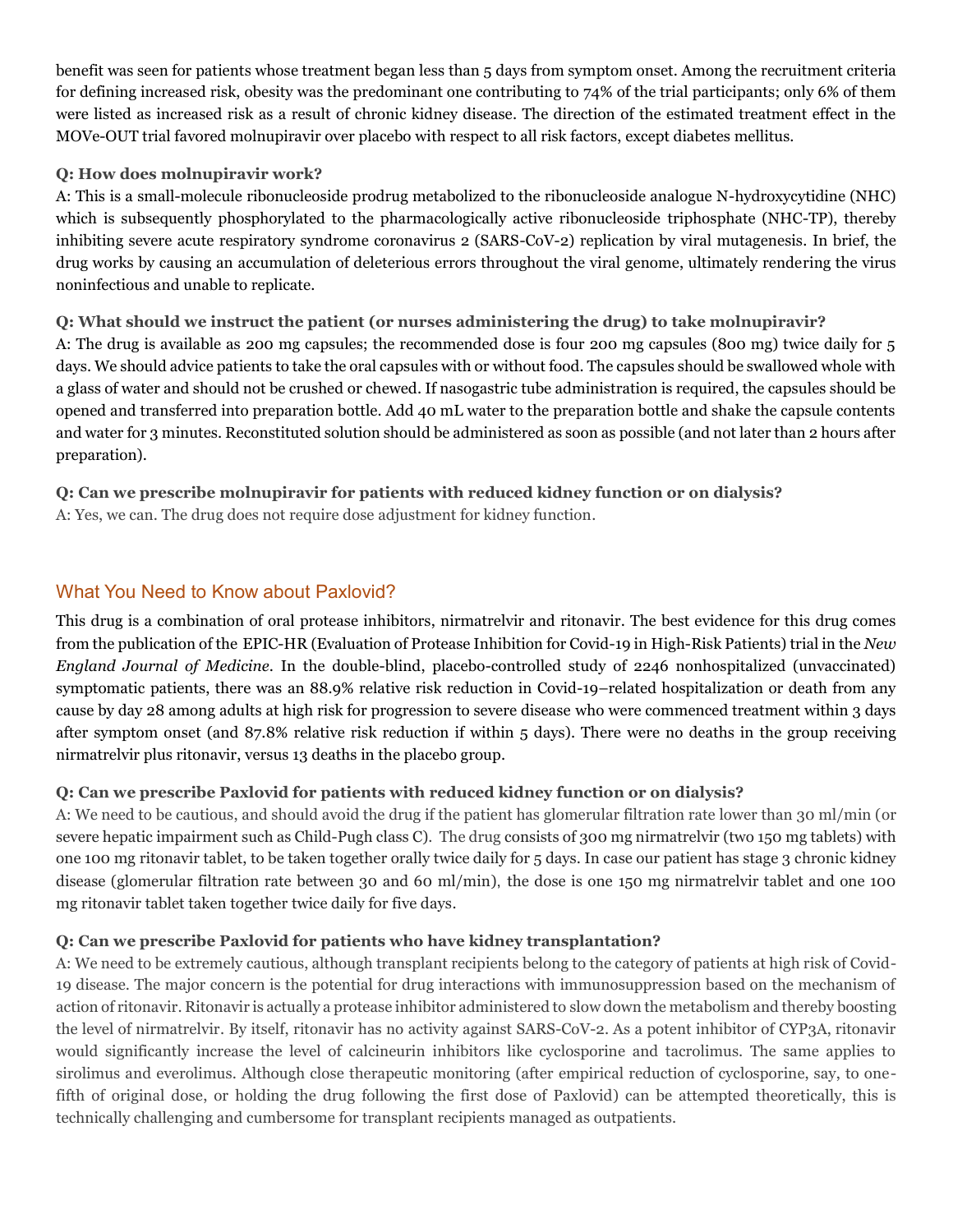#### **Q: How can we avoid high-impact drug interaction for renal patients who might be prescribed Paxlovid?**

A: We must be mindful of the dangerous interactions with drugs with which chronic kidney disease patients are frequently given. Examples include HMG-CoA reductase inhibitors (statins), calcium channel blockers (amlodipine, verapamil) and anticoagulants or antiplatelet agents (warfarin, apixaban, clopidogrel), colchicine, and not to mention the immunosuppression drugs. Education to healthcare worker and general public should be provided. Channels include newsletter (such as the one you're reading), grand rounds, lectures, email notifications and information sheets. Furthermore, partnership with pharmacies and system alert from the clinical information system are beneficial.\*

In case you want a quick update on the two novel oral antiviral agents with FDA emergency use authorization for outpatient use in mild-to-moderate COVID-19, here is a table for reference. On the other hand, please stay tuned to emerging evidence.

|                                                              | Molnupiravir                                                                               | Nirmatrelvir / ritonavir (Paxlovid)                                                                                     |  |
|--------------------------------------------------------------|--------------------------------------------------------------------------------------------|-------------------------------------------------------------------------------------------------------------------------|--|
| <b>Mechanism</b>                                             | Nucleoside analog targeting viral<br>RNA, introducing fatal errors in<br>replication       | Inhibiting the main protease of<br>SARS-CoV-2                                                                           |  |
| <b>Efficacy (high risk</b><br>population) based on<br>trials | 30% for all-cause hospitalization<br>or death when given within 5 days<br>of symptom onset | 89% for Covid-19-related<br>hospitalization or death when given<br>within 3 days of symptom onset                       |  |
| <b>Renal function</b><br>adjustment                          | No need                                                                                    | GFR 30-60 ml/min: reduce dose<br>$GFR <$ 30 ml/min: not recommended                                                     |  |
| <b>Drug interaction</b>                                      | Not known                                                                                  | Increase level of drugs metabolized<br>by P450 CYP3A (including sirolimus,<br>everolimus, tacrolimus,<br>cyclosporine)* |  |
| Common side effects                                          | Diarrhoea, nausea                                                                          | Dysgeusia (taste disturbance),<br>diarrhoea                                                                             |  |
| Pregnancy                                                    | Contraindicated (potential<br>mutagenicity and genotoxicity)                               | Potential use (no human data but)<br>reduced fetal body weights after high<br>dose nirmatrelvir in animal studies)      |  |
| Nasogastric tube<br>administration                           | Possible (see Q&A above)                                                                   | Not recommended (tablets not for<br>crushing)                                                                           |  |

 For proper use of Paxlovid, you are encouraged to refer to interaction checker such as the University of Liverpool app: https://www.covid19-druginteractions.org/

Here are the factsheets from FDA for the two drugs molnupiravir and Paxlovid respectively:

https://www.fda.gov/media/155054/download

https://www.fda.gov/media/155050/download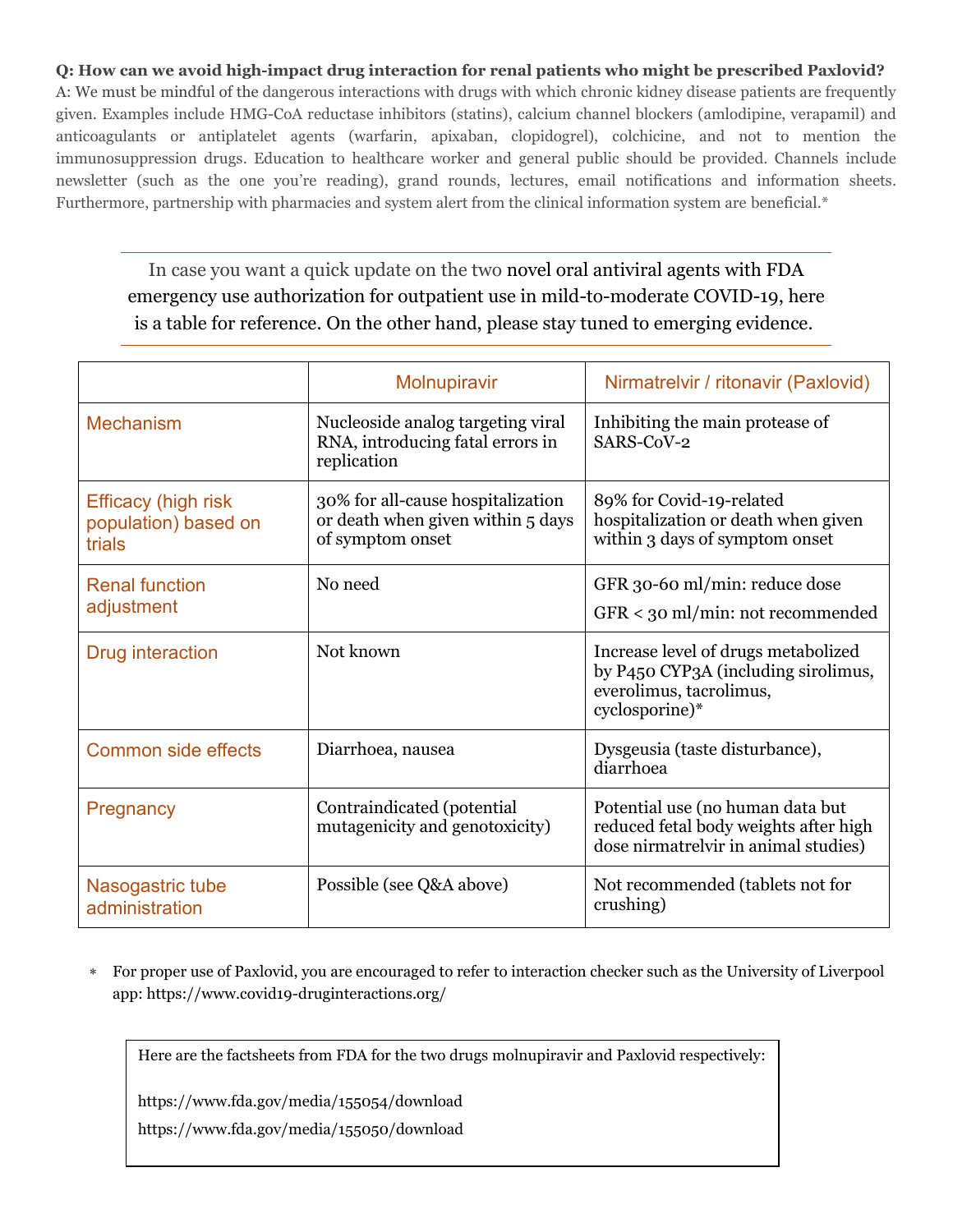# What's New in Nephrology – ISPD Peritonitis Guideline

In case you haven't read the most recently published "ISPD peritonitis guideline recommendations: 2022 update on prevention and treatment", you should do so. Things have changed since 2016, when the last version of peritonitis management guideline was written.

We are pleased to highlight here the "What's new in the 2022 update" before you have time to go through the full text.



The newly updated guideline is now published in the March issue of *Peritoneal Dialysis International*, under the leadership of Prof. Philip Li and David Johnson.

We fully understand that many of us are tied up with handling the pandemic and at the same time working hard to look after peritoneal dialysis patients. That means you might not have spare time to go through the thirty pages of guideline during this busy period.

As such, we hope the bullet-point summary will give you a quick update.

Check for updates

**Special Series/Guidelines** 



# **ISPD** peritonitis guideline recommendations: 2022 update on prevention and treatment

Peritoneal Dialysis International 2022, Vol. 42(2) 110-153 The Author(s) 2022 Article reuse guidelines: sagepub.com/journals-permissions<br>DOI: 10.1177/08968608221080586 journals.sagepub.com/home/ptd **SSAGE** 

Philip Kam-Tao Li<sup>1,2</sup><sup>®</sup>, Kai Ming Chow<sup>1,2</sup><sup>®</sup>, Yeoungjee Cho<sup>3,4</sup><sup>®</sup>, Stanley Fan<sup>5</sup>, Ana E Figueiredo<sup>6</sup>, Tess Harris<sup>7</sup>, Talerngsak Kanjanabuch<sup>8,9</sup><sup>®</sup>, Franchine Higherald Madero<sup>11</sup>, Jolanta Malyszko<sup>12</sup>,<br>Rajnish Mehrotra<sup>13</sup>, Ikechi G Okpechi<sup>14</sup>, Jeff Perl<sup>15</sup>, Beth Piraino<sup>16</sup>,<br>Naomi Runnegar<sup>17</sup>, Isaac Teitelbaum<sup>18</sup>®, Jennifer Ka-Wah Wong<sup>19</sup>,<br>Xueqing Yu<sup>20,21</sup>® an

#### **Abstract**

Peritoneal dialysis (PD)-associated peritonitis is a serious complication of PD and prevention and treatment of such is important in reducing patient morbidity and mortality. The ISPD 2022 updated recommendations have revised and clarified definitions for refractory peritonitis, relapsing peritonitis, peritonitis-associated catheter removal, PD-associated haemodialysis transfer, peritonitis-associated death and peritonitis-associated hospitalisation. New peritonitis categories and outcomes including pre-PD peritonitis, enteric peritonitis, catheter-related peritonitis and medical cure are defined. The new targets recommended for overall peritonitis rate should be no more than 0.40 episodes per year at risk and the percentage of patients free of peritonitis per unit time should be targeted at >80% per year. Revised recommendations regarding management of contamination of PD systems, antibiotic prophylaxis for invasive procedures and PD training and reassessment are included. New recommendations regarding management of modifiable peritonitis risk factors like domestic pets, hypokalaemia and histamine-2 receptor antagonists are highlighted. Updated recommendations regarding empirical antibiotic selection and dosage of antibiotics and also treatment of peritonitis due to specific microorganisms are made with new recommendation regarding adjunctive oral N-acetylcysteine therapy for mitigating aminoglycoside ototoxicity. Areas for future research in prevention and treatment of PD-related peritonitis are suggested.